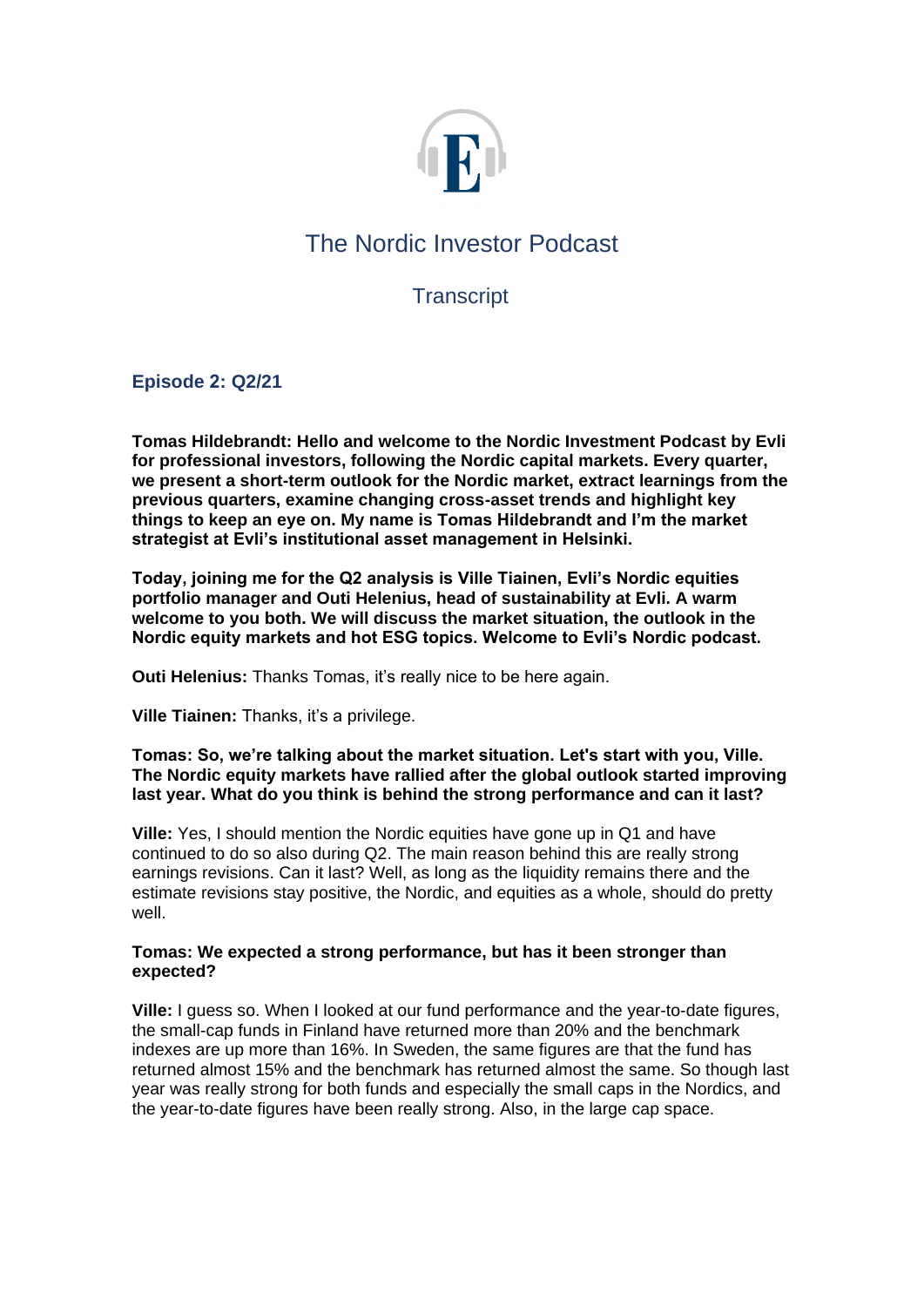**Outi:** Actually, I have a question if I may. Do you think that the ESG or the sustainability indicators have had any impact there? Since we know that the Nordic companies are usually forerunners in sustainability, so I'm thinking that has it had any impact there?

**Ville:** Based on our own knowledge and the research on this subject, the ESG factors drive the returns, and the driver is the kind of the trend in those ESG figures and ratings. But since the Nordics are so high currently on ESG rating topics, I haven't seen any stronger trend, I would say, than normal. The trend has been strong and is still strong, so I haven't seen any shift. It plays a role, but I haven't seen any kind of change in the momentum.

**Outi:** That is perhaps due to the fact that the baseline is already so high so you can't see any rapid shifts there.

**Ville:** Academic research so far has stated that ESG is the driver, as it is EPS figures. It's not the level but the trend that drives the returns.

**Outi:** Makes sense.

#### **Tomas: I'd like to turn now over to Outi. What are your observations of the Q1 and how this year has started?**

**Outi:** All in all, I would say that this year has really shown that sustainability is a strong driver and will be, even going forward. For example, we have had a lot of talk regarding climate change: how it will impact the companies, what are their actions on it and how investors are taking that into account. I would say that the Q1 has shown that sustainability is important for the markets and for the companies and for the investors.

# **Tomas: It seems that everybody's now concerned with the EU taxonomy and this is the big issue right now. How are the Nordic companies meeting this taxonomy in their activities and their reporting?**

**Outi:** That is actually a really good question and that is something that we have been talking about with Ville earlier. All in all, I would say that we are still in a really pretty early phase for the taxonomy. Actually, only this week, we got the final criteria, and only for climate change mitigation and transition, so we don't even have yet all the requirements ready. But companies are still required to start the reporting for the taxonomy alignment as of 2022 and at the moment I think that they are kind of building up their reporting capabilities. Of course, we can see that some of the bigger companies have been already doing the calculations and can even report their taxonomy alignment. But then I would say that the most important or the most interesting thing will be to see what the real impact to the market is. Now I think that some of the investors are saying that this won't have any big impact, there are so few companies that have any businesses in line with the taxonomy criteria, so it won't have any impact. And then we have others that have been saying that yes, this will have a really big impact, that actually this will be the turning point. For example, we believe that companies that have a high amount of their business in line with the taxonomy will get the finance cheaper or things like that. I think we will still need to look and wait what will be the impact.

**Ville:** One thing to add is just like Outi said, I would say on average, bigger companies are better prepared and that shouldn't be a surprise. There are still companies that at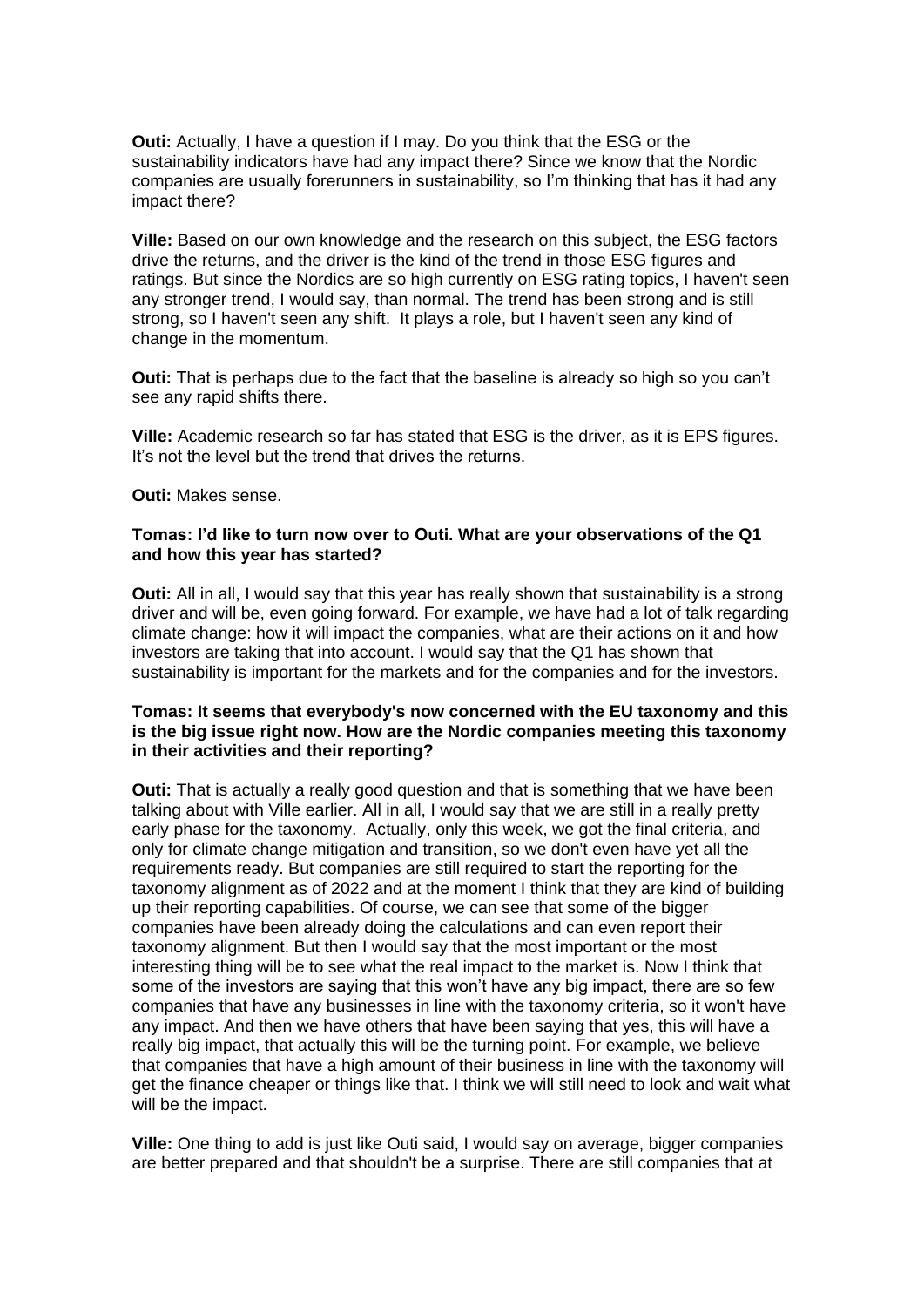least claim to be global planet savers and doing responsible business and saving this planet. But still, for example a company that we met this week, which is contemplating an IPO, even though they claim that they would be an ESG or a green name, they haven't heard about the taxonomy and even their investment bankers haven't heard about this taxonomy. So, there's a discrepancy between the claims and the reality in that sense. But on average, just like Outi said, the bigger companies on average are better prepared for this legislation.

**Outi**: That's a really good point. I would add that it looks like the companies who have been claiming to be the most sustainable companies, could be that they have a really low amount of their revenues coming from taxonomy services. So, then it is really interesting to see how the markets will react to this that some companies have been claiming to be the most sustainable and then with this new EU criteria they don't have any business coming from it.

**Ville:** Then there are some of our brokers and analyst partners from Nordic investment banks, they have made calculations about different companies and there's some interesting results. For example, Outokumpu and SSAB, the Nordic steel producers, score pretty high on this legislation. Based on some calculations their revenue might be hundred percent taxonomy aligned. Which is kind of interesting, because then you can claim that these companies are set in the world, which would have been outrageous made by steel companies a couple of years ago. But this is a feature of this legislation.

# **Tomas: Very interesting. The follow-up question obviously is, Ville, how do you incorporate the ESG issues in your selections that you are making in the fund?**

**Ville:** The short answer is that we try to invest in companies that are part of the solution and not part of the problem. That is the short answer. I'll give you an example: we took part in the IPO of Renewcell, this textile recycling company from Sweden. They turn old textiles to new textiles and that will reduce the use of cotton, which is not that sustainable a material. All in all, that's our focus. Of course, we follow Evli's general ESG principles and we incorporate positive and negative screening into all of our Nordic funds. To sum it up, we focus on companies that deliver solutions.

**Outi:** I would say that Ville's team has been incorporating the ESG factors already for decades. It's not something that they have just now come up with. Ville is working with a portfolio manager called Janne Kujala, and he has been asking these ESG questions from the companies, I don't know, for such a long time.

**Ville:** That just reflects the fact that these are not exhaustive, or that you should choose one or the other, responsibility and sustainability or good returns and return potential. No, they go hand-in-hand. That's a really cool thing about investing currently in the Nordics that you know that you're at least trying to save the world while you're delivering good returns or return potential for your clients.

# **Tomas: That's great. Outi, what would you say, does the SFDR for example now show the true color of a fund when we have this new reporting?**

**Outi:** Thomas is now referring to the new legislation that just came into force in March. It's

called Sustainable Finance Disclosure Regulation, SFDR. There you have to classify all the funds you have; they are either article 6, which means that the ESG matters aren't integrated in the investment decisions, or they can be article 8, which means that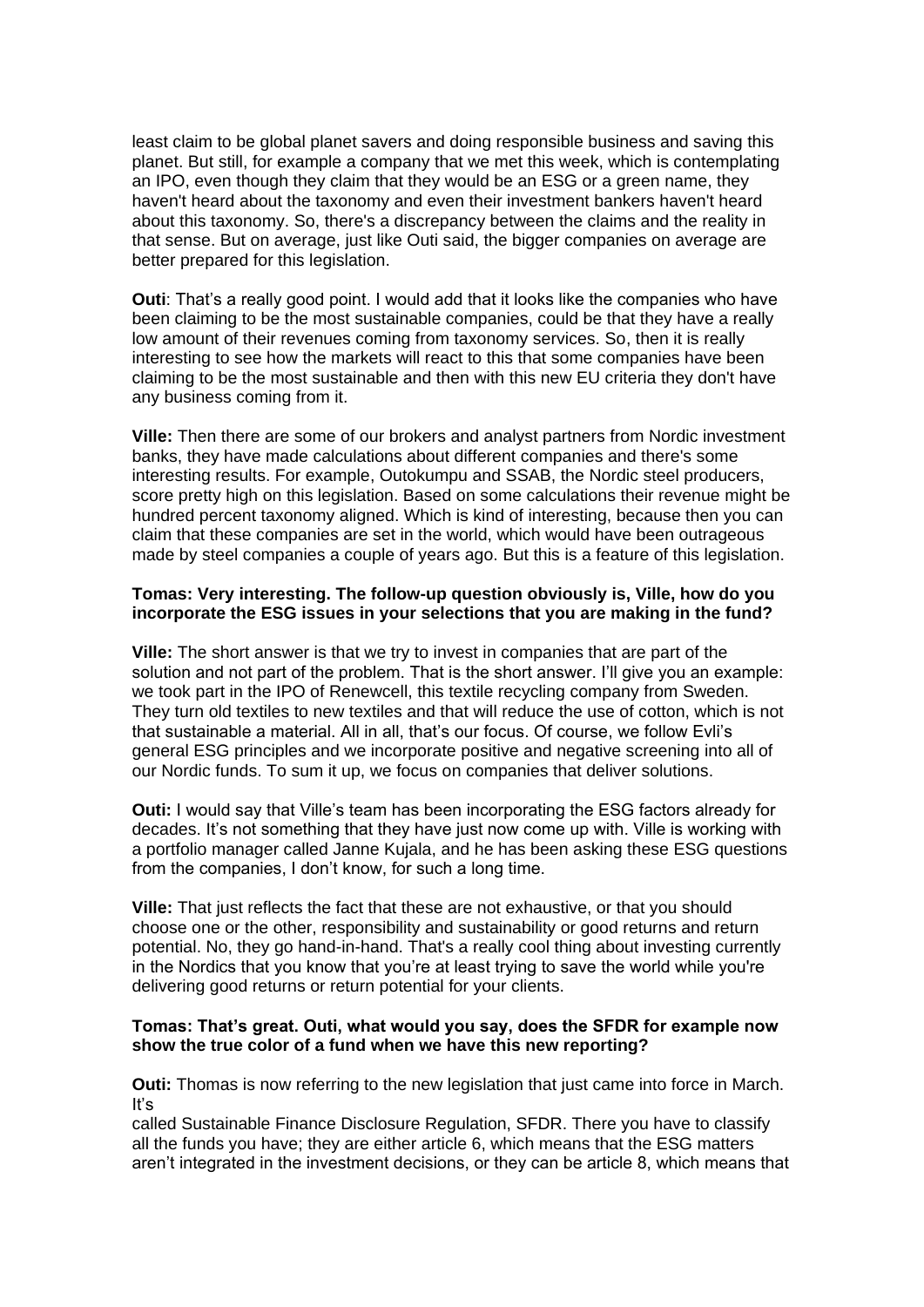you are promoting the ESG matters or then they can be article 9, which means that you have sustainability as a goal. Coming back to your question, I think that it's a really interesting question. I don't have a black and white view about this, I think that's a tricky thing with the legislation still is that we only have kind of the first part of the legislation ready, so we are still waiting for the second part to come in. And so far, it has been looking like that quite many of the Nordic funds are actually classified to be kind of ESG funds, which makes sense. It still feels that we don't have all the needed information there that we could, you know, go and check where the funds are doing what they are promising. I think that we'll have to wait and see more reporting coming in, for example about the ESG characteristics that they are claiming to promote.

# **Tomas: How is it all in all, if you talk about the Nordics, would you anyway be confident about the ESG elements in in the Nordic funds and companies?**

**Outi:** I would definitely say yes. If you look at any of the ESG indicators or even the historic ones you can see that the Nordic companies have had higher ESG scores already for several decades. I would say that the Nordic funds have in their DNA a high level of sustainability. And then the other driver is of course the governance. For example, if we look at climate change, quite many of the Nordic countries are aiming to be climate neutral already by 2035, which is 15 years before the Paris agreement goals.

### **Tomas: How is it, Ville, does it feel like you can rely on company information and do you get an honest picture of the companies you are talking with?**

**Ville:** That is at least my humble opinion that the reporting and disclosure standards here in the Nordics are top notch in a global context. I may be wrong, but that's my humble opinion. If you look at the Corporate Knights ranking for this year, the top ten has three companies from the Nordics. It says that this region produces a disproportionate amount of these global champions that are part of the solution and not part of the problem. It's somewhat of a cliche to say that the responsibility and sustainability are in our Nordic DNA, but I would still say that we have some relative advantage in that sense. A that's why we have, I think we said this in another interview, that that's why the Nordics are a platform or source of this sustainable alpha.

#### **Tomas: Sustainable alpha, interesting concept.**

**Outi:** There, I'd actually add that then we see that the smaller companies that Ville is for example meetings, they might not have, you know, really extensive ESG reporting in place, but still, they are really sustainable. They have really high-quality procedures of ESG in place already even though they are not reporting on it.

**Ville:** And they are really responsive when you engage with them and you want to get more disclosure, or some kind of figures or facts related to ESG and sustainability issues. They're really responsive and they want to cooperate. I would say that when the attitude towards these things or themes is like that, in the long run, you're pretty well off. Attitude towards these kinds of topics has been really good and remains to be so.

**Tomas: So it's a combination of the strong ESG culture we have in many Nordic countries and it's also companies taking care of their shareholders and other interest groups, being responsible actors in the economies and societies.**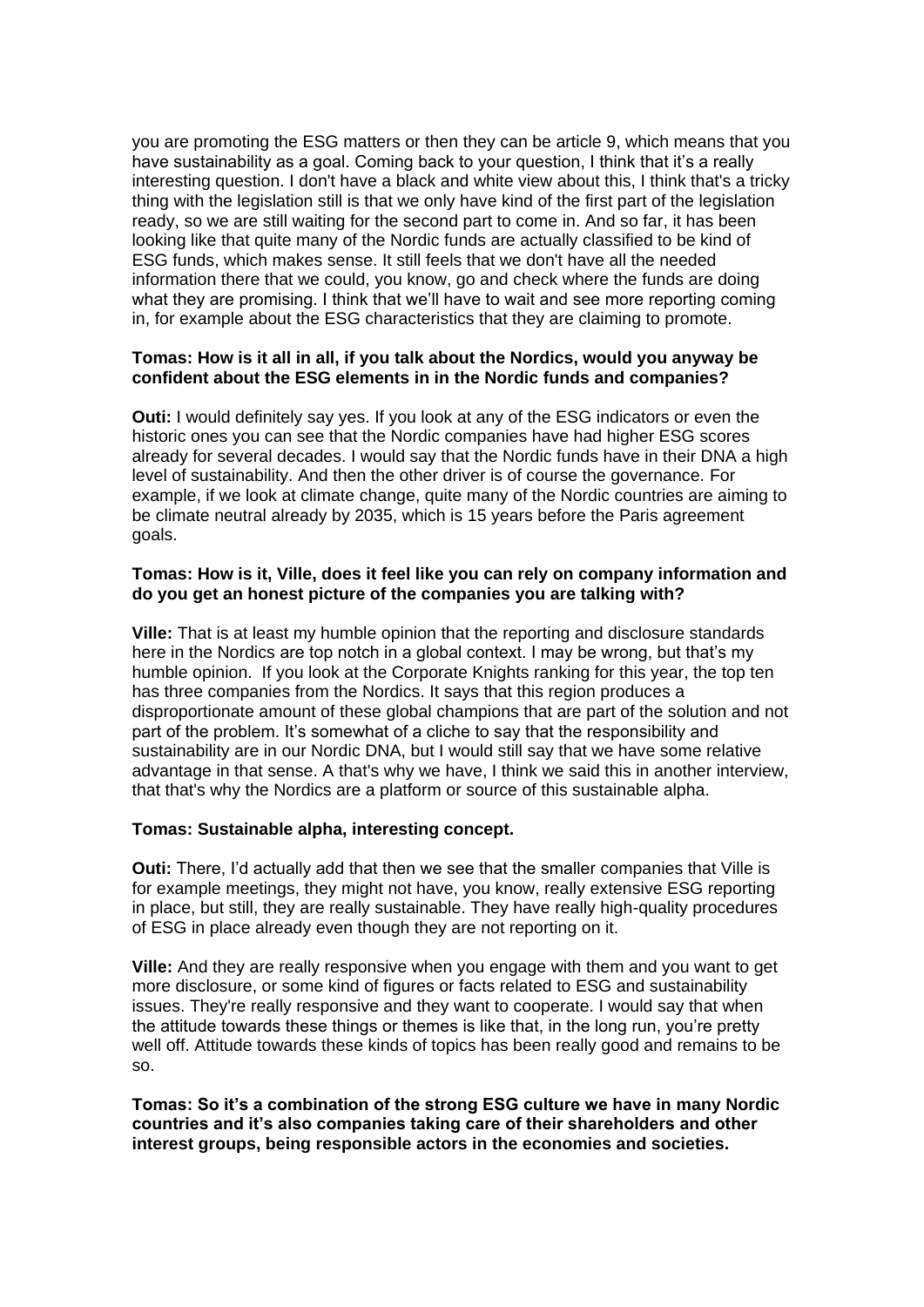**Outi:** Exactly. For example, if you look at the attitude that the Nordic companies have to their employees, taking care of the employees is part of the business that they do. Nowadays you can even prove that that is actually good business. It's a normal procedure that they have already in place, which then gains more revenues to them.

### **Tomas: And this has to do with the governance of the Nordic companies, which in general is also on a very strong level.**

**Ville**: I believe that the consensus between Nordic investors and companies is that ESG and returns or return potential go hand-in-hand.

# **Tomas: Does this consensus mean also that the AGMs in Nordic companies are so boring that there's nothing happening, no voting, nothing or what is it about?**

Outi: Well, basically yes. I was just reading about Shells AGM that's coming up in May. As one of the items on the agenda they have Shell's climate strategy. We don't see anything like that in Finland. Basically, all the items in the agenda are coming directly from the governance requirements or things like that. I would say that all in all the Finnish AGMs are pretty much non-events. Of course, I would not like to take down the importance of the AGMs because those are the only events where the smaller investors can perhaps ask matters from the CEO. That's why I think it is an important procedure to have. But to be thinking that okay, we have this AGM coming up and we really want to impact the companies and we will have these and these shareholder resolutions, that isn't happening in Finland. Usually, I would say that the Nordic and even Finnish investors, if they have some issue with the agenda or with the AGM, they usually try to talk with the company before the AGM confidentially and try to impact the company. We have even seen that some of the agenda or the topics might change slightly due to the impact.

# **Tomas: Dialogue with the companies. How many dialogues have you had with the companies and how many AGMs have you attended this year?**

**Outi:** I'd say that this year we are planning to attend 20 AGMS and we have had roughly 10 discussions I would say.

#### **Tomas: And the companies are listening?**

**Outi:** Yeah, yeah, they are listening. And we have seen some impact happening: for example, if we have been asking already for several years for certain reasonings, what is the reason that you have been doing this and this and this, now it can be that these reasonings are listed there already. You don't have to even ask about them anymore.

**Ville:** I can add here, based on my own personal experience for this year's AGMs 95% are so-called non-events. This spring, there might one or two where there will be voting and some kind of propositions against the board of directors' propositions. But those are really rare. One might say that in these topics, boring might be good.

**Outi:** Exactly. Because then you don't have any huge surprises.

**Ville:** But still, of course, like Outi said, we engage with companies and have dialogue with them and that's our fiduciary's duty toward our clients. That's kind of business as usual every spring.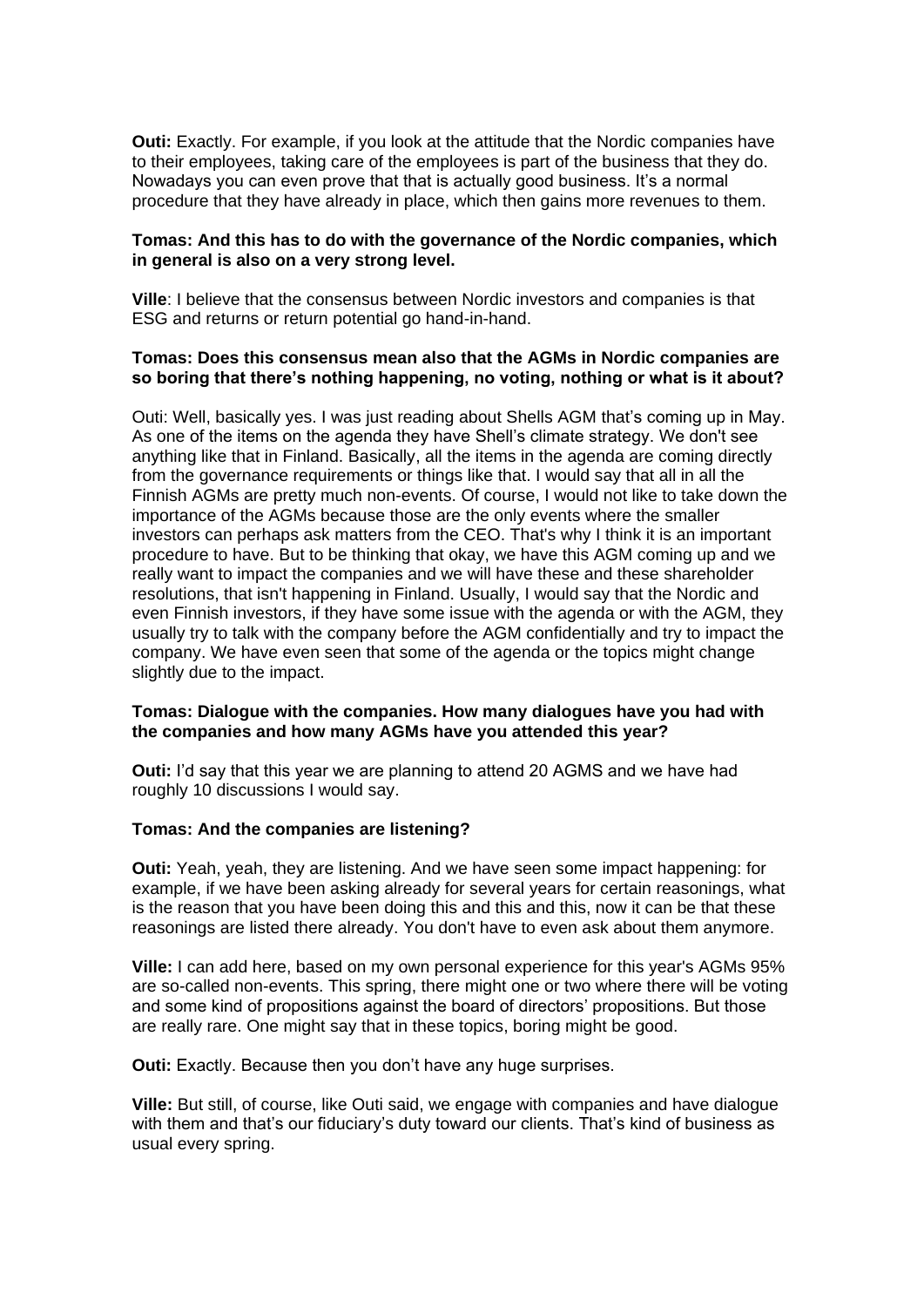**Tomas: Good. One more topic I would like to take up, that has to do with climate change and the Paris alignment. That is now very high on the agenda in many places. How would you say that the Nordic companies are meeting this challenge, what do you hear in the discussions and talks we have with the companies?**

**Outi:** I would say that companies are really taking climate change and its impact seriously. It isn't anymore that if you discuss with the company, they would be saying "what's climate change?" They have been thinking about it, they have been thinking what the impact to their business is, should they do some changes or what are the risks and what are the opportunities. But then the tricky thing is that even if you start looking at how many percent of the global companies are now in line with the Paris agreement, that isn't that many. I think that even though the companies have now kind of realized what they should be doing they are not ready yet. And, of course, we still have time but I would say that to find the company that is in line with the Paris agreement it isn't that easy. For example, if we look at Finnish companies, 30 of them have set climate targets that are in line with the Paris agreement, these are called science-based targets. But only 30. That's not that high a figure.

**Ville:** And every week we get more news from the companies that are issuing these science-based targets at Outi just mentioned. But my personal take currently is that companies that are bigger than average and have easier methods to reach those targets, the companies that have the chance to pick those low-hanging fruits are issuing those targets. But the trend is clear: more companies are issuing these targets.

#### **Tomas: Typically, larger companies have bigger footprints. It's crucial these do the job first.**

**Ville:** Exactly.

**Outi:** That's true.

#### **Tomas: It's interesting that you mentioned the Nordic steel producers and how they are meeting these carbon targeting requirements.**

**Ville**: If we go back to the EU taxonomy, that's the reason why both of these companies, Outokumpu and SSAB, have high revenue aligned with the taxonomy: they're producing steel from scrap or scrapped steel. They're doing the same with steel what Renewcell is doing with clothes or textiles. Again, this is a good example that the definition of what is sustainable or ESG is evolving all the time.

#### **Tomas: That has a lot to do with the circular economy that you can reuse many of the products already used.**

**Ville:** And the actual definitions of what is green, what is grey, what is sustainable and what is not, are moving targets, I would say. The EU taxonomy is a step in the right direction, but that legislation is also evolving all the time. A thing that might be sustainable today might not be sustainable in five years.

**Outi:** There has already been some discussion regarding the taxonomy criteria, that it will get tighter as the time goes on.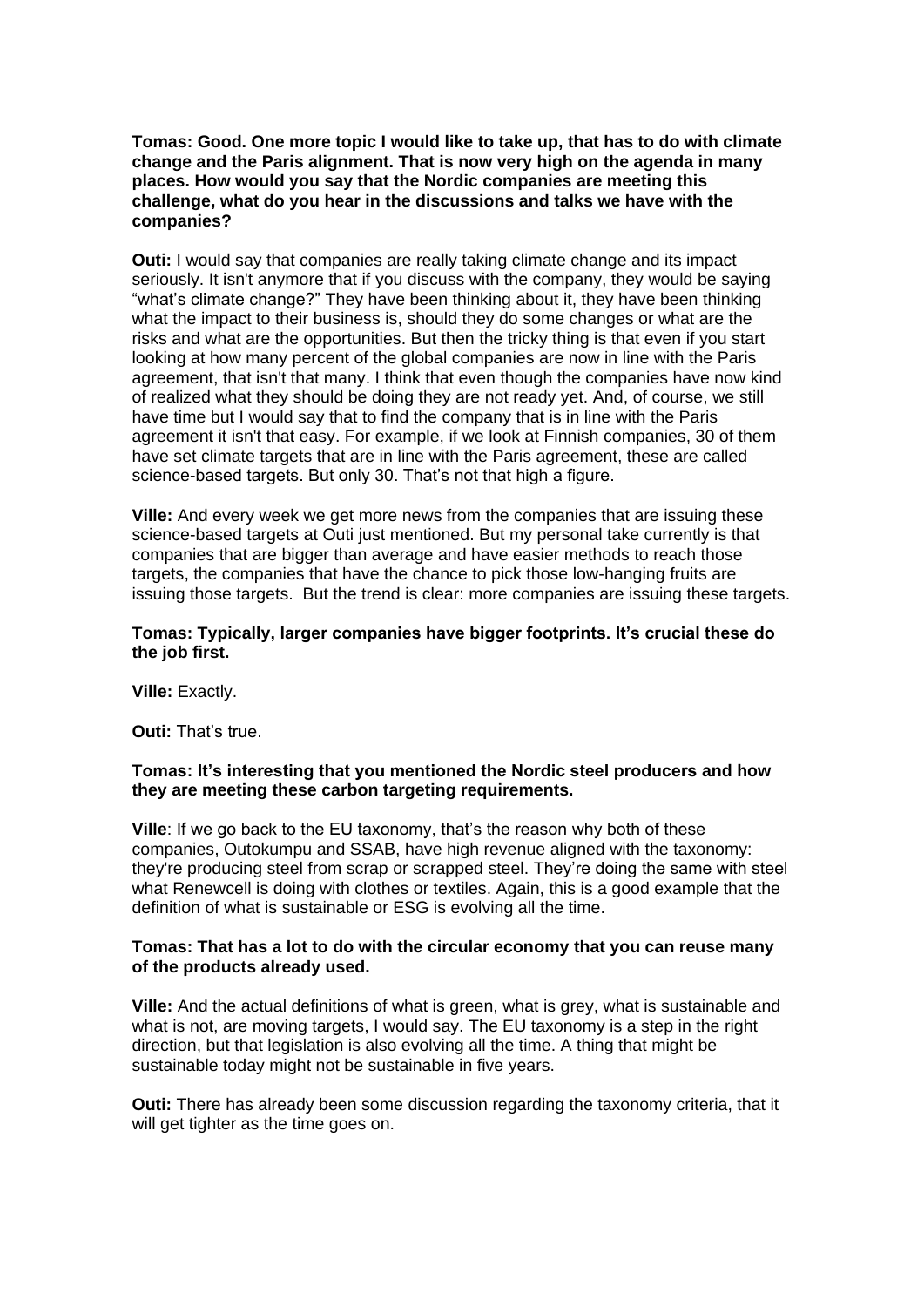# **Tomas: And actually, the underlying actions are key to the improvement. It's not the reporting, it's the underlying actions of companies and people.**

# **Outi:** Exactly.

**Ville:** We come back to the attitude the companies have. The attitude comes from their own employees and their customers and the attitude is that we want to move in the right direction and be part of the solution, not the problem. I think that's the fundamental thing that is driving the companies in the right direction.

# **Tomas: And driving the Nordics as well, as a whole.**

**Ville:** I would say that on short term, disclosure or that kind of changes won't have that big of an impact, since like mentioned before, the level of disclosure and reporting in the Nordics is quite high, I would say. Our work as portfolio managers, and doing that successfully, isn't about the quality of the reporting because it's so high at the moment. So, whether we can succeed or not in our job, the difference maker is somewhere else, at least in the Nordics.

# **Tomas: Outi, you have highlighted many times that company ESG is actually a relative play so when everybody is improving it seems like you're standing still. But the Nordics are really frontrunners here and all the time improving a little bit better than most of the others.**

**Outi:** Yes, and I really see ESG as more of a development function. It isn't any indicator that you're constantly reporting on, but it is actually the kind of attitude that Ville has been also talking about; what are the things that we can do better, with the environment or social matters or governance matters. You can all the time develop your own procedures there.

# **Tomas: Looking forward, for example this year, what are your priorities and what are you going to improve?**

**Outi:** A really good question. I would say that we have had the same theme and will have the same theme, which is climate change. We are all the time looking to have better data on the climate change impacts we are planning to set concrete climate targets. These are the kinds of priorities that we have.

**Ville:** For this year and maybe next couple of quarters, the prediction is always very hard, especially in times like these. But the thing about equities is, as long as you have this ample liquidity and the positive earnings revisions trend that you have especially here in the Nordics, I don't see any problem with equities going up or trending up even more.

#### **Tomas: If we're talking about the outlook and the coming quarters: What are the factors that make you shift in company selection or styles? What do you foresee?**

**Ville:** That's a really good question. Our investment philosophy is fundamental bottomup stock picking. We don't take big views about macro-related things or do some sector rotation based on our macro view. Of course, we consider the macro figures and where the overall economy is going and the investor sentiment. But all in all, it doesn't change our approach that much, since we pick companies, and we pick stocks. It doesn't